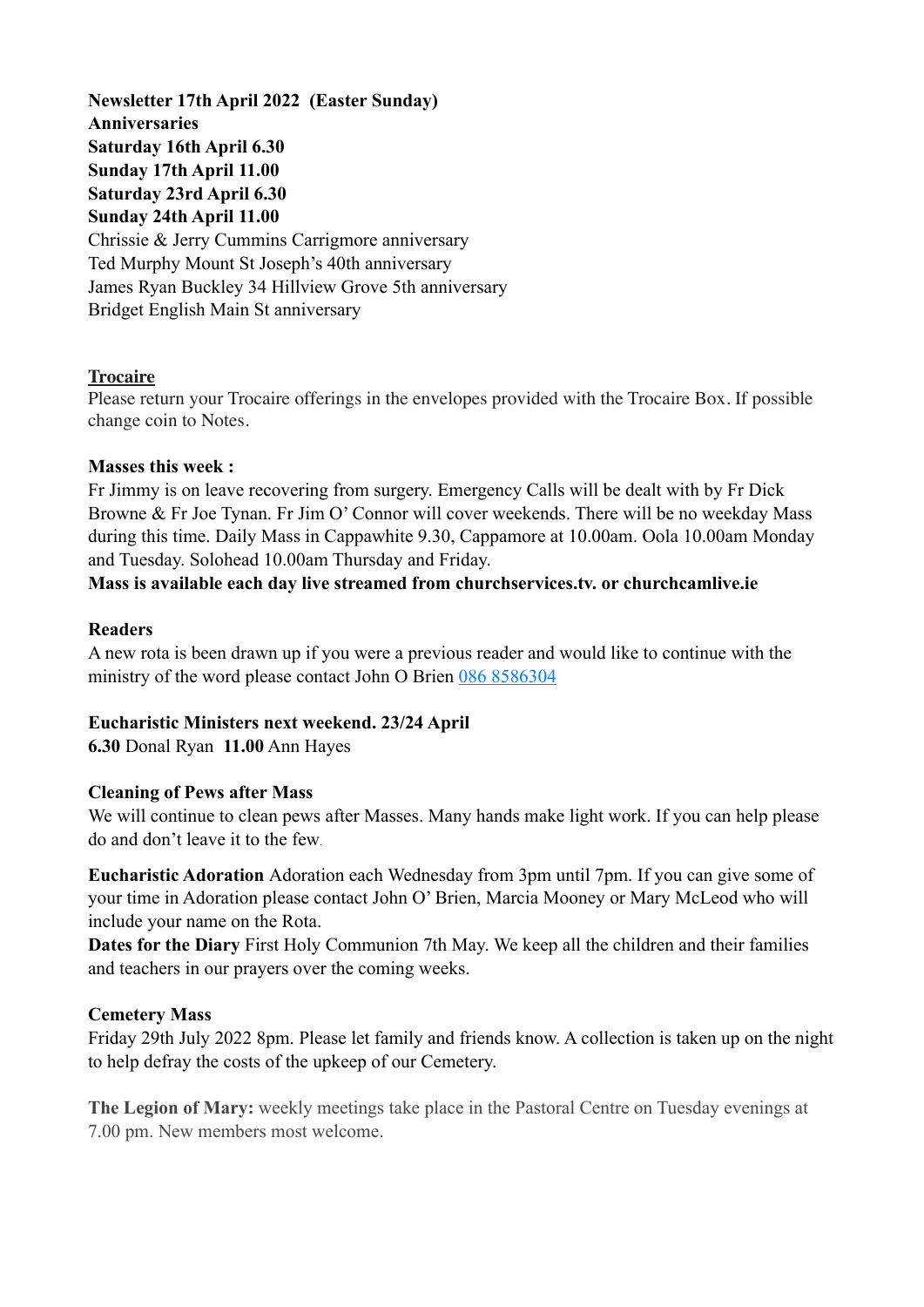**Doon Historical Society Table Quiz** - The total amount raised for the Irish Red Cross Ukraine Relief fund was EURO 1,475.00. Thanks to all who contributed on the night and who have added donations since.

## **Weekly Envelopes:**

A big thank you to all who continue to support your Parish through the weekly envelope. You may put them in the secure boxes in the church or put them in the letterbox of the parochial house. Donations may also be made on line by visiting the Parish Website [doonparish.ie](http://doonparish.ie) Your financial support for your parish is very much appreciated and every contribution makes a difference. If a box is not delivered to you and you would like one please contact Fr Jimmy. Please make cheques payable to **Doon Parochial A/C**. Basket collection taken up at weekend masses.

# **Doon Community Council Notes:**

For bookings of hall or Astro Turf pitch: please text/phone 085 755 7318. Bookings must be made in advance.

**Line Dancing:** every Friday at 8.30pm in Doon Community Centre. Booking by text. Contact Pat 087 2577761.

**Local taxi service:** covering Cappamore, Doon , Cappawhite, Pallasgrean etc. Limerick junction train transfers, Hospital appointments, g.p. visits, shopping , limerick city , Tipperary town. Phone 0851001381.

# **Doon Breakfast and after school club**

Doon Breakfast & After School Club are now taking new bookings for the 2022/2023 school year. We currently cater for children attending both primary schools in Doon. If your child attends a primary which we do not currently collect from please contact Jane on 085 7150087 & we'll discuss options

## **Easter Camp**

Easter camp will run in Doon Community Centre from the 19th-22nd of April (Tues-Fri). Camp is suitable for primary school aged children.

All necessary Covid-19 infection control precautions will be taken, in line with guidelines.

Times: 8.30am - 3pm Cost: €25 per child per day.

10% discount for siblings attending 4 consecutive days.

\*\*€50 deposit required for new customers\*\*

Our highly trained & garda vetted staff are ready for some Art, Games, Sports and Fun with the children, without a Switch or YouTube in sight. Contact Jane on 085 7150087 to book.

# **Doon GAA Notes**

Lotto Numbers Monday April, 11th 2022

Lotto Tickets can be purchased in Doon at O'Sullivans Centra & Damien Richardson Butchers. Cut Off time for Online Sales is 8pm every Monday. Jackpot €16,200 Numbers Drawn 3-5-11-23 **Seven Match 3 @ €30 each** 1. Simon Ryan, Cliggin. 2. Rose Loughman c/o Lorraine Ryan. 3. Catherine O'Brien, Cooga. 4. Adele Hanevy, Lisowen.5. Jamsie Butler, Carrigbeg.

6. G & M Allis, Kilmoylan. 7. Joan Ryan, Toomaline.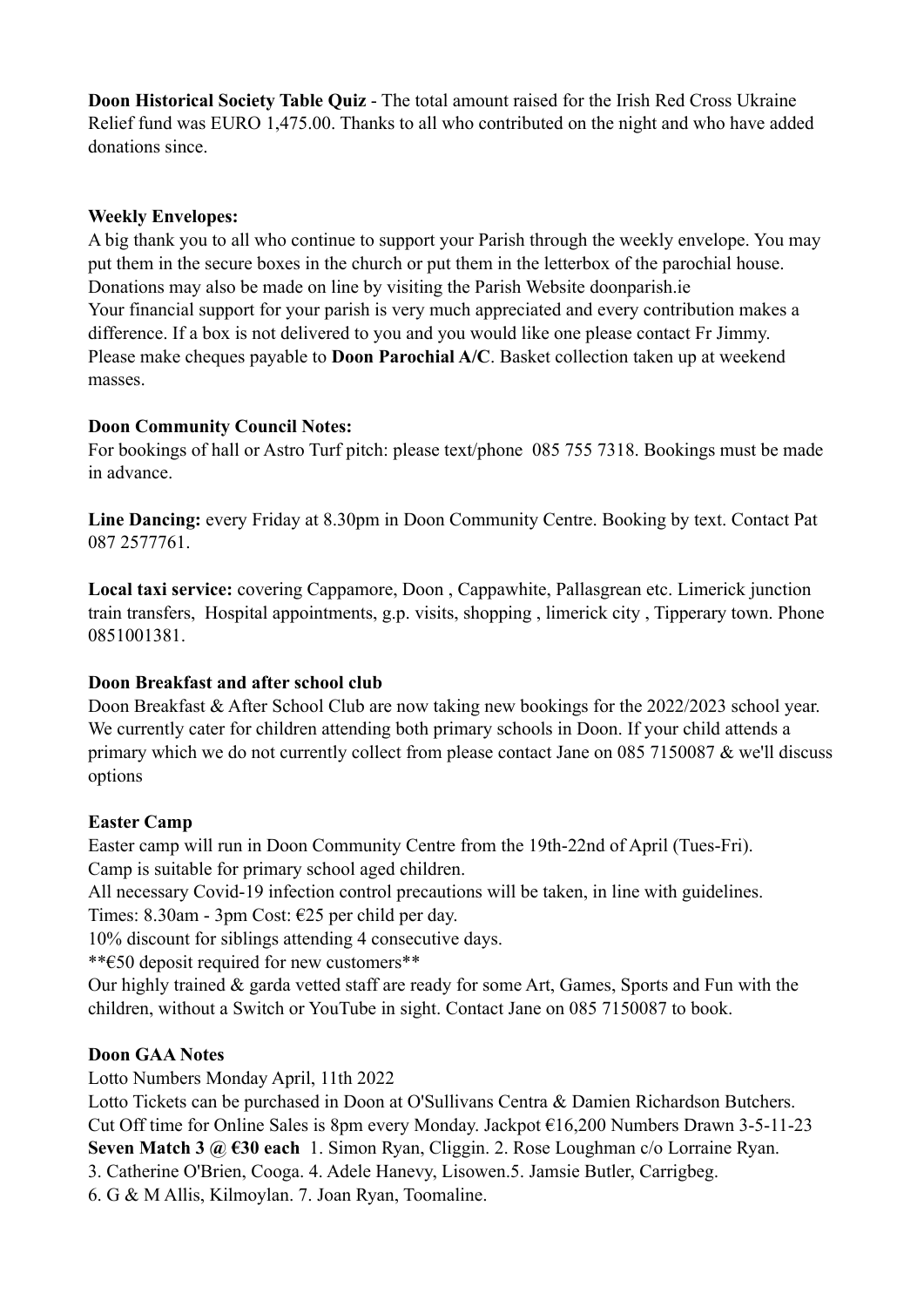**10 Lucky Dips at €20 each** 1. Anna Moore, Main St. 2. Colin Sheehy c/o Tom Murphy.

3. Gerard Crowe, Cooga. 4. Stasia Curtin, Carnahalla (Online). 5. Séamus Barry c/o Benji.

6. Colin Ryan (M) c/o Benji. 7. Paul Ryan, Glengar (Online). 8. Marley Maher c/o Margaret Griffin.

9. Bob Purcell c/o Benji. 10. Séamus White, Church St. (Online).

Promoters Prize, €25: Margaret Griffin Next week's Jackpot €16,400. Draw will be held in Clubhouse on April 18th 2022.

**U7 & U9 Indoor Training.** Saturday's at 9.00am. Nursery Training at 10.30am all in the Community Centre. Helmet, Hurley, Runners & Own Water Required. Assistance in helping out in any way would be appreciated. New children are always welcome.

**Pilgrimage to Medjugorje** Departing from Shannon to Mostar September 7th to 14th. Half board accommodation full religious programme operated by Marian pilgrimages. Details from John O Brien Group Leader Doon Co Limerick 086 8586304

**Doon Badminton Club**: every Monday from 8pm to 10pm in the main hall, community centre Doon. new and old members welcome, as well as over 16's (must be accompanied by parent or guardian).  $65$  on the night.

**Foot care services available**: Toenail cutting and filing, removal of ingrown and corns, reduction of callus and thickened nails. Treatment of verruca and fungal infections and diabetic foot care. Both male and female welcome. House call service available. Contact Josephine on 061 -381944/ 086-3972426.

# **Thought for Easter**

It was very early on the first day of the week and still dark..So begins today's Gospel reading, the Gospel we listen to every Easter Sunday. This opening line sets the scene for the events of that first Easter, when first Mary of Magdala, and then Simon Peter and the other disciple, discover the empty tomb and come to the realisation that Jesus has risen from the dead. It is only at this moment that they understand what Jesus had been trying to teach them. Their eyes are opened. They see and they believe. And what about us, this Easter? What do we believe? Easter is about more than simply recalling or commemorating the resurrection of Jesus. By raising Jesus from the dead, God also opened up for us the way to eternal life. This feast is the reason for our faith and the reason for our hope. Our celebration today raises us up and renews us in faith, hope and love.

Let us love one another and pray, Let us love one another and be faithful, Let us love one another and be humble, Let us love one another and be filled with the charity of God. Let us love one another with God, in God, and for God, And we shall thus be one with God for all eternity.